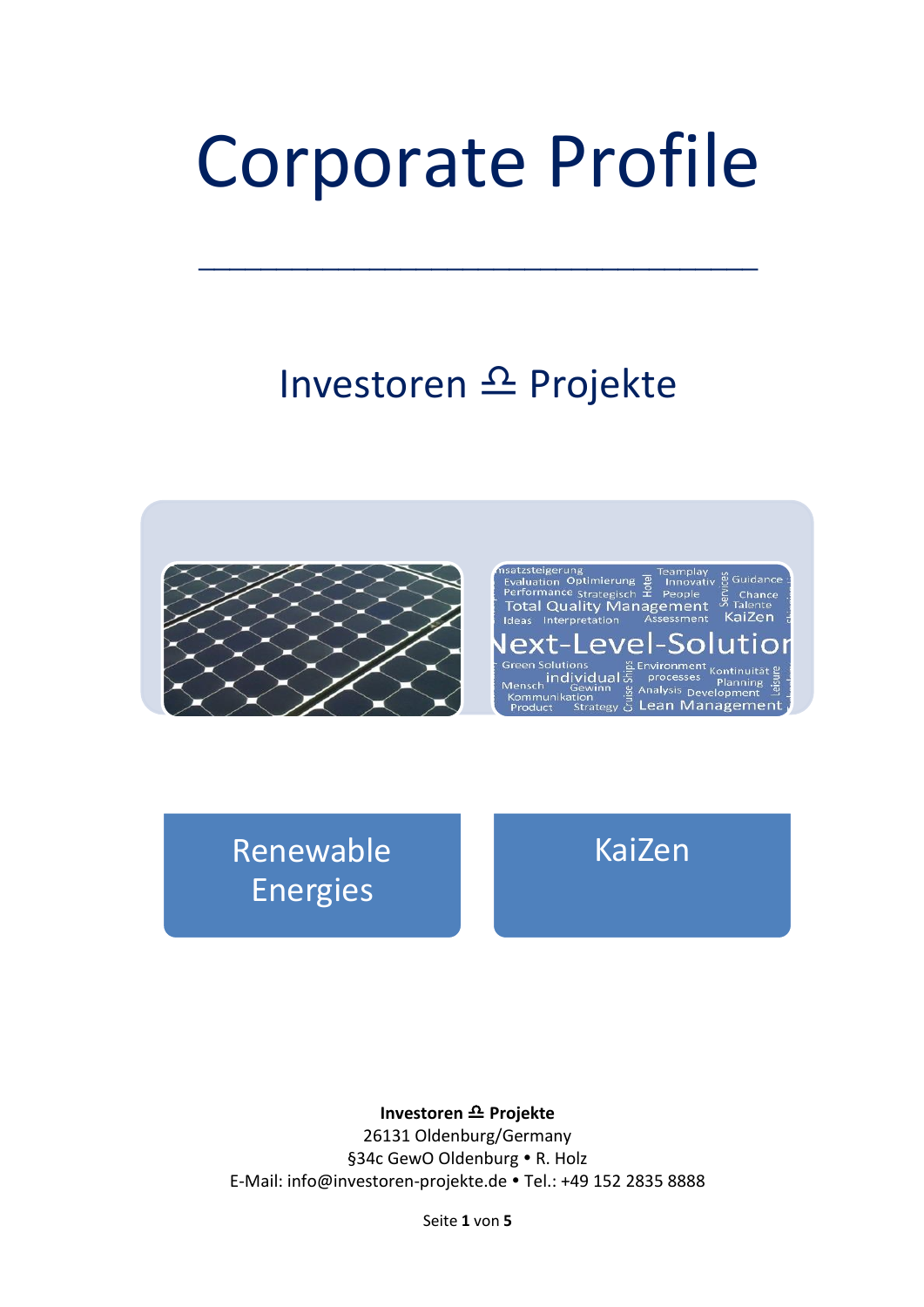



**Investoren <del></del> Projekte** *Renewables* 26131 Oldenburg/Germany §34c GewO Oldenburg . R. Holz email: info@investoren-projekte.de . Tel.: +49 152 2835 8888

Together with Olinah GmbH we operated 2 decades in the **real estate** development, and work with reputable companies from the trade and construction together. So we could realize in the past few years many objects like hotels, shopping center, retirement homes and other commercial objects, together with various partners.

In the field of deep **geothermal** energy we are shareholders of a project company, and we will build the first power plant (new patent) until 2021.

We also draw back on a wide-ranging network of project owners and developers, financial institutions, lawyers and notaries. So we can provide our customers with **PV and Wind** investments diverse, lucrative opportunities in Germany and abroad to offer.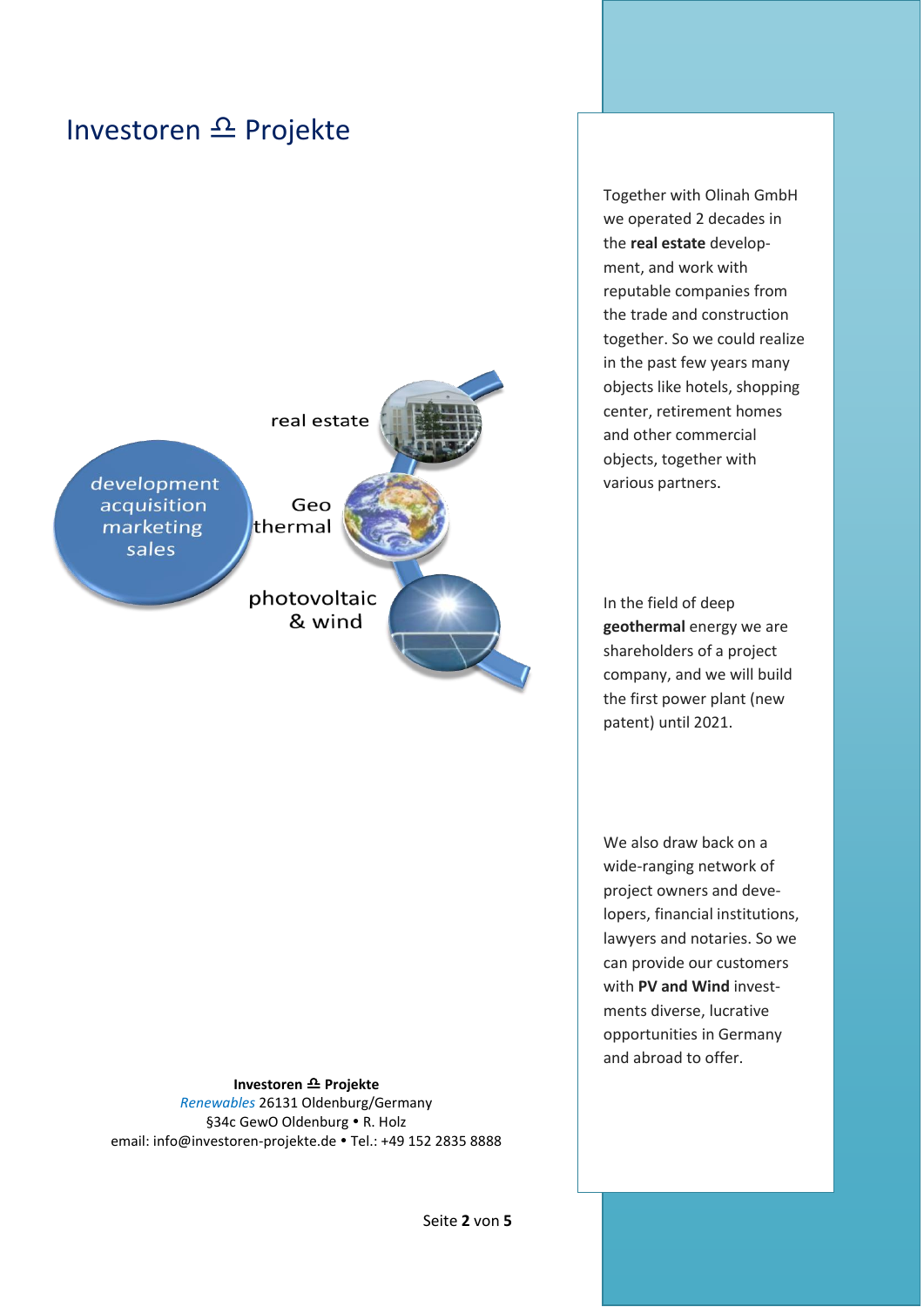# Investoren  $\triangle$  Projekte

**JNAH** Projekt Consulting GmbH

In partnership with



#### **Hotels**

•company of various developments •In Europe and north Africa



## ATU

•location: Hamburg

•excl. further locations



### retail park

•location: Berlin

•floorspace 25.000qm



#### retirement homes

•location: Pinneberg

•180 beds; floorspace 10.000qm



#### **Carglass**

•at over 20 locations •across northern Germany

**Olinah Projekt Consulting Gmbh** *Real Estate: Office* 20354 Hamburg/Germany Amtsgericht Hamburg • HRB 697 43 = Company closed

#### **Investoren**  $\mathbf{\Omega}$  **Projekte**

*Renewables* 26131 Oldenburg/Germany §34c GewO Oldenburg . R. Holz email: info@investoren-projekte.de . Tel.: +49 152 2835 8888 Here is a selection from a variety of projects / objects to which the *Olinah GmbH* and *Investoren Projekte* were involved in project development.

We have a pan-European network in terms of hotel marketing and development. Current hotel project developments: In Dortmund, Stuttgart, Rügen, Morocco; Revitalization Hotel in Budapest; in cooperation with partners and operators.

Completed implementation of retail parks, as well as locations for retirement homes, and for example ATU (Trading company car accessories; a total of 600 branches), and Carglass (Services of automotive glass, 290 branches).

In recent years we were able to convey several dozen residential and commercial real estate.

Seite **3** von **5**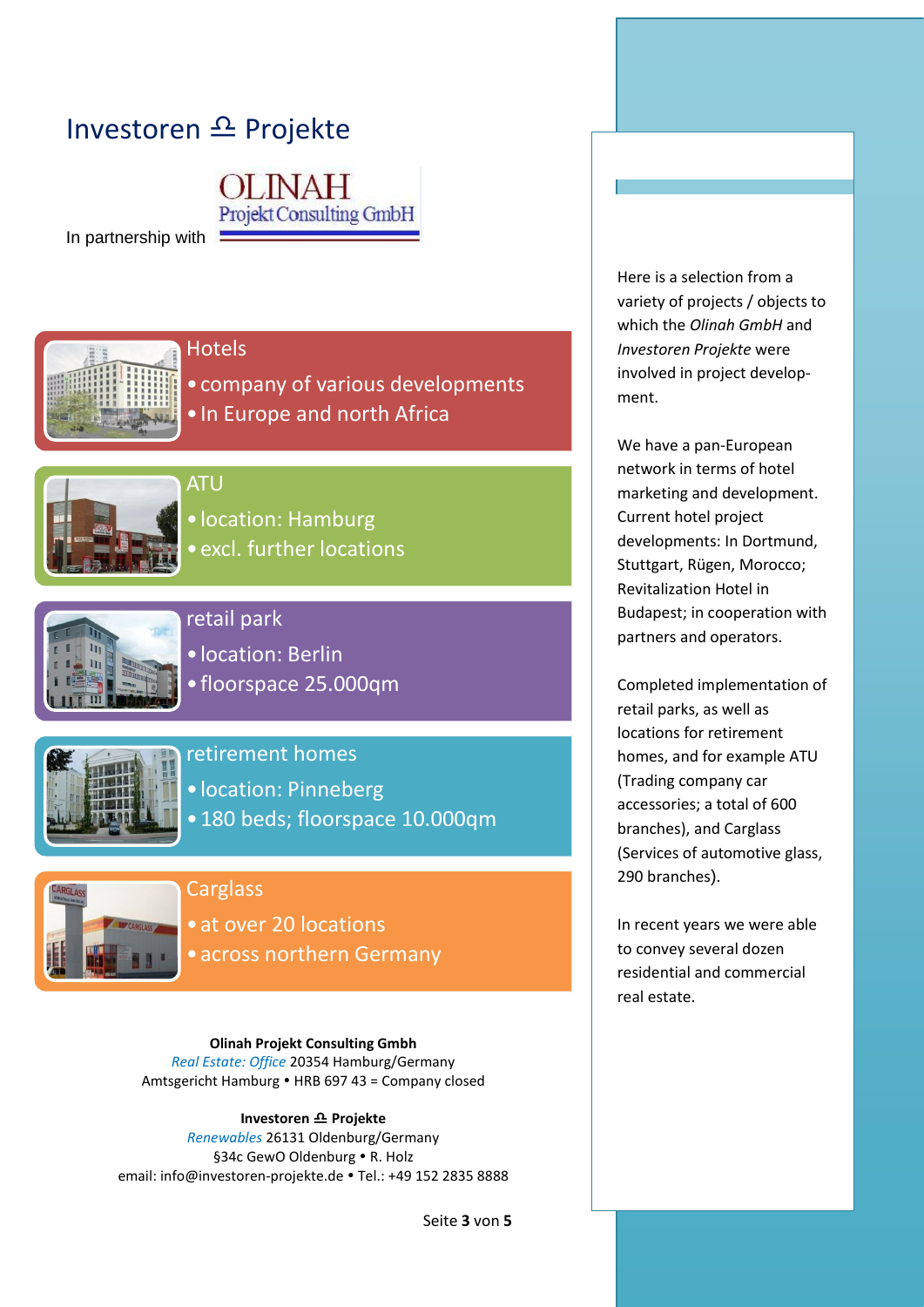# Investoren <sup><u>Ω</u></sup> Projekte

# Renewable Energy



# deep geothermal

- Shareholder in project company
- 2021 realization of power plants

# Photovoltaic & Wind

- Network sellers and investors
- Akquisitions, sales, solutions

**Investoren**  $\triangle$  **Projekte** *Renewables* 26131 Oldenburg/Germany §34c GewO Oldenburg . R. Holz email: info@investoren-projekte.de . Tel.: +49 152 2835 8888 Investoren Projekte is focused to promote project rights, turnkey and inventory systems from renewable energie plants (PV, Wind, Biogas, etc.) directly to investors.

Furthermore, we are mandated by various project developers, refineries, factories, etc., to attract investors for various projects or Trade Goods.

It consists of many years of a large network of contacts in order to respond to the demands of Customers with appropriate strategies / preparations / solutions.

If necessary, involvement of external consultants and partners, to find professional and individual solutions

Seite **4** von **5**